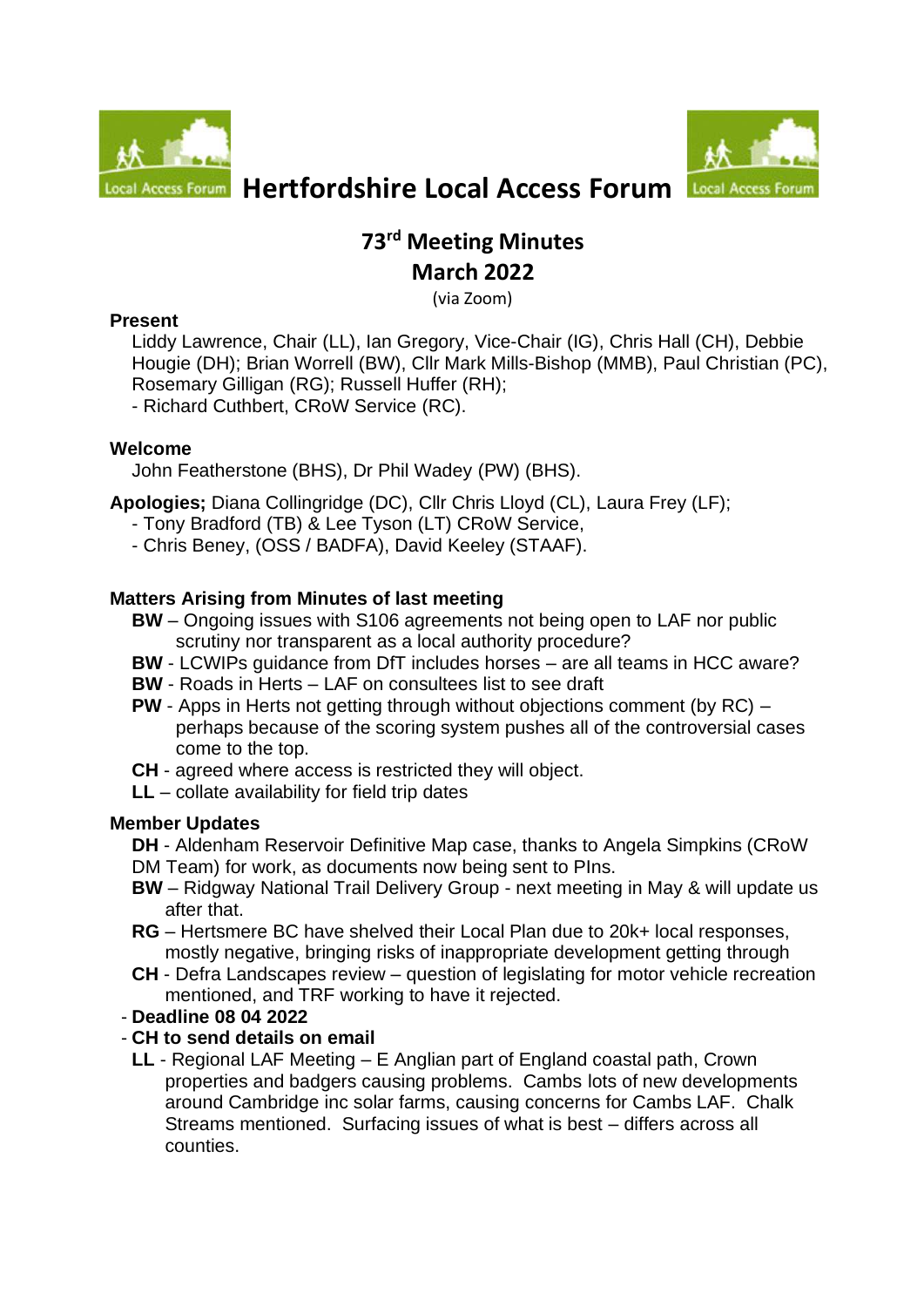**BW** - Solar farms near Hemel Hempstead planned, concerns for equestrians from glare onto nearby bridleways. **DH** - look at one refused in Hertsmere; DH will circulate link.

#### **Environment and Transport Dept & CRoW Team News:**

Recent changes to the Corporate Structure of HCC have seen changes to the Department that hosts Countryside & Rights of Way service. In recognition of the priorities of the new HCC political Leader (Councillor Richard Roberts) a new Sustainable Growth Department has been formed as a Sister to the Environment and Transport Dept. CRoW remains in the E&T Dept but will have strong ties to the teams in the Sustainable Growth Dept.

- **CRoW Land Management Team** have significant knowledge and operational capability required by HCC to deliver against several objectives within the Sustainable Hertfordshire Strategy and the ambitions in the Tree and Woodland Strategy for the county. The team will be recruiting 3 new staff in the new financial year to increase operational capacity in this area.
- **Health Walks Good News**: CRoW have been successful in securing a further agreement with Public Health for the development of the Hertfordshire Health Walks initiative. The HHW team that coordinate the volunteers and programmes have been able to restart 50% of the walks previously being delivered pre Covid19. The team are in the process of recruiting and training more volunteers as they aim to regenerate the walks programmes further. The team will be aiming to attract residents who are inactive and /or living with one or more long-term health conditions – in particular they will target areas where communities are living with higher levels of health inequality.
- **HHW Bad News** Megan Pinner Projects Officer for HHW will be leaving in April to relocate elsewhere on the planet.
- **Service Level Agreement with Highways** includes planning for and delivering improvements to some of Hertfordshire's redundant railway lines, advising on changes to green infrastructure management to deliver benefits for biodiversity and design and provision of interpretation panels in proximity to major schemes.

#### **Access team news.**

The good news – funding bid successful to support increased staff to address planning workload. The bad news – Julia Clarke has decided to move on from her role in the access team. We are considering the best options to take forward recruitment to address both of these.

Winter capital clearance programmes (9 lots) have now been completed, in advance of bird nesting season. Clear up operations following the recent storms are underway but ongoing.

**BW** – did clearance inc Old Bourne?

#### **Covid recovery funds**

Many work packages for small scale local improvements now coming to delivery/completion, mainly surfacing and structure improvements. In addition a major upgrade to unsealed surface along the Ayot Green Way, strategic off road route between Wheathampstead and WGC is due to commence before the end of the month. Procurement of a similarly large package of signage improvements is ongoing, this will see a significant number of roadside finger posts renewed, repaired or replaced over the next 6 months. Unfortunately one of our additional FT staff (Michelle) is leaving us at the end of March, the remainder of her contract has been